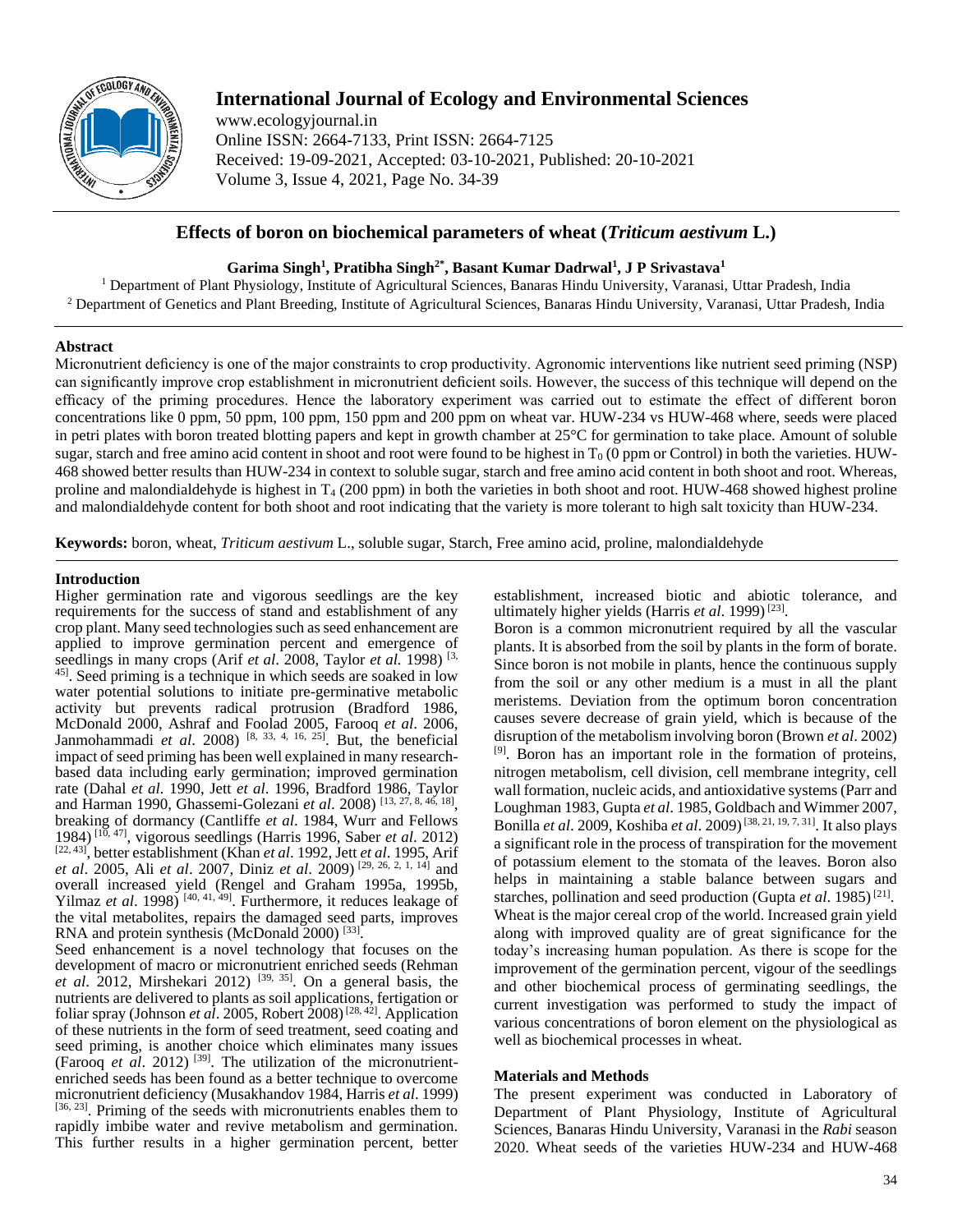were procured from the Department of Genetics and Plant Breeding of the same institute. Healthy, disease free and vigorous seeds of both the varieties were first washed with distilled water and kept in the middle of the sterilised Petri plates with blotting papers coated with different concentration of boron and all the Petri plates containing 4 treatments and control along with their five replications were placed in the growth chamber at a temperature of 25 $\mathrm{^{\circ}C}$  for germination. Various treatments were  $T_0$ ,  $T_1$ ,  $T_2$ ,  $T_3$  and  $T_4$  representing different concentrations of boron as 0 ppm, 50 ppm, 100 ppm, 150 ppm, 200 ppm respectively.

Biochemical parameters like soluble sugar content, starch content, free amino acid content, proline and malondialdehyde content were analysed in shoot and root at  $3<sup>rd</sup>$ ,  $5<sup>th</sup>$ ,  $7<sup>th</sup>$ ,  $9<sup>th</sup>$  and  $11<sup>th</sup>$ days of crop seed germination in each replication after 2 days of treatment. Soluble sugar content (mg glucose/ g), starch content  $(\mu g/g)$  in fresh shoot and root were determined by anthrone method given by Dubois *et al*. (1956). The free amino acids were determined through ninhydrin reagent method (Yemm and Cocking 1955)  $[48]$ . The proline content in the shoots and roots was estimated by the technique given by Bates *et al.* (1973)<sup>[5]</sup>. Melondialdehyde content in the samples was estimated by the method developed by Heath and Packer  $(1968)^{[24]}$ .

Data obtained from various observations at different stages of growth of wheat (*Triticum aestivum* L.) were subjected to statistical analysis by adopting the completely randomized block design (CRD) by Panse and Sukhatme  $(1967)^{[37]}$ .

## **Results and Discussion**

#### **Soluble sugar content (mg/g)**

The shoot and root samples collected on 3<sup>rd</sup>, 5<sup>th</sup>, 7<sup>th</sup>, 9<sup>th</sup> and 11<sup>th</sup> days after treating different concentrations boron in each replication were analysed for soluble sugar content (Tables 1 and 2). The soluble sugar content ranged from 2.69 to 10.24 in var. HUW-234 and 4.12 to 10.23 in var. HUW- 468. Whereas in roots 1.35 to 3.85 in var. HUW- 234 and 2.48 to 5.87 in var. HUW-468. The soluble sugar content increased with increase in age of the seedlings and maximum in control and minimum in  $T_4$ treatment. Maximum soluble sugar content in shoot is attributed to maximum photosynthesis and maximum translocation of the solutes compared to roots. Chakraborty and Bose (2020) [12] reported that soluble sugar content increases rapidly from 3<sup>rd</sup> day to 7<sup>th</sup> day which supports the present findings whereas soluble sugar content is high in boron (8 mM) treated seedlings which in contrast with our findings.

| Table 1: Soluble sugar content in the shoots of wheat varieties HUW-234 and HUW-468 (Triticum aestivum L.) at different stages of growth. |  |
|-------------------------------------------------------------------------------------------------------------------------------------------|--|
|-------------------------------------------------------------------------------------------------------------------------------------------|--|

| Days after   |        |               | <b>Huw-234</b> |                |                | <b>Huw-468</b> |               |                |                |                |  |
|--------------|--------|---------------|----------------|----------------|----------------|----------------|---------------|----------------|----------------|----------------|--|
| treatment    | 0 PPM  | <b>50 PPM</b> | <b>100 PPM</b> | <b>150 PPM</b> | <b>200 PPM</b> | 0 PPM          | <b>50 PPM</b> | <b>100 PPM</b> | <b>150 PPM</b> | <b>200 PPM</b> |  |
| 3            | 5.43   | 4.32          | 3.84           | 3.25           | 2.69           | 7.24           | 6.58          | 5.86           | 4.95           | 4.12           |  |
|              | 7.12   | 6.56          | 5.48           | 4.57           | 3.47           | 8.45           | 7.56          | 6.46           | 5.84           | 4.75           |  |
| $\mathbf{7}$ | 8.35   | 7.45          | 6.32           | 6.24           | 5.13           | 8.99           | 8.12          | 7.54           | 6.47           | 5.27           |  |
| 9            | 9.10   | 7.15          | 7.02           | 6.88           | 6.35           | 9.43           | 8.75          | 7.46           | 7.12           | 6.75           |  |
| 11           | 10.24  | 9.46          | 8.49           | 7.36           | 6.88           | 10.23          | 9.45          | 8.76           | 8.14           | 7.82           |  |
| $CD$ at 5%   | 2.483  | 2.477         | 2.324          | 2.294          | 2.418          | 1.501          | 1.476         | 1.493          | 1.630          | 2.030          |  |
| $SE(m)$ ±    | 0.828  | 0.826         | 0.775          | 0.765          | 0.806          | 0.501          | 0.492         | 0.498          | 0.544          | 0.677          |  |
| C.V.         | 23.010 | 26.437        | 27.818         | 30.231         | 36.768         | 12.621         | 13.604        | 15.430         | 18.693         | 26.372         |  |

**Table 2:** Soluble sugar content in the roots of wheat varieties HUW-234 and HUW-468 (*Triticum aestivum* L.) at different stages of growth.

| Days after |        |               | <b>HUW-234</b> |                |                | <b>HUW-468</b> |               |                |                |                |  |
|------------|--------|---------------|----------------|----------------|----------------|----------------|---------------|----------------|----------------|----------------|--|
| treatment  | 0 PPM  | <b>50 PPM</b> | 100 PPM        | <b>150 PPM</b> | <b>200 PPM</b> | 0 PPM          | <b>50 PPM</b> | <b>100 PPM</b> | <b>150 PPM</b> | <b>200 PPM</b> |  |
|            | 2.52   | 2.19          | 1.85           | 1.57           | 1.35           | 3.96           | 3.43          | 3.04           | 2.76           | 2.57           |  |
|            | 2.85   | 2.46          | 2.13           | 1.85           | 1.47           | 4.48           | 4.02          | 3.55           | 3.08           | 2.48           |  |
|            | 3.19   | 2.85          | 2.56           | 2.14           | 1.85           | 5.12           | 4.75          | 3.76           | 3.13           | 2.76           |  |
|            | 3.46   | 3.04          | 2.82           | 2.39           | 2.04           | 5.46           | 5.04          | 4.49           | 3.84           | 3.46           |  |
|            | 3.85   | 3.43          | 3.12           | 2.58           | 2.32           | 5.87           | 5.15          | 4.85           | 4.48           | 4.02           |  |
| $CD$ at 5% | 0.694  | 0.652         | 0.687          | 0.544          | 0.537          | 1.024          | 0.983         | 0.977          | 0.931          | 0.886          |  |
| $SE(m)$ ±  | 0.231  | 0.217         | 0.229          | 0.182          | 0.179          | 0.342          | 0.328         | 0.326          | 0.310          | 0.296          |  |
| C.V.       | 16.308 | 17.392        | 20.524         | 19.278         | 22.178         | 15.340         | 16.370        | 18.509         | 20.077         | 21.618         |  |

#### **Starch content (µg/g)**

There is a significant difference between treatments *i.e.*, different concentration of boron (Tables 3 and 4). Starch content in shoot and root decreased progressively with advancement in plant growth. The starch content ranged from 0.45 to 3.31 in var. HUW-234 and 2.36 to 3.56 in var. HUW- 468 in shoots. Whereas, in roots it ranged from 0.11 to 1.12 in var. HUW-234 and 0.44 to 1.48 in var. HUW- 468. The maximum starch content in both

shoot and root was observed in plants under  $T_0$  treatment followed by  $T_1$ ,  $T_2$ ,  $T_3$  and  $T_4$  treatments at 3<sup>rd</sup> day indicating the highest photosynthetic rate at this stage compared to other. Lower concentrations of boron has been found to activate key enzymes that includes phosphorylase, amylase etc which are involved in the process of metabolism of starch. Higher concentrations of boron can be toxic according to Bonilla et al. (2004)<sup>[6]</sup>.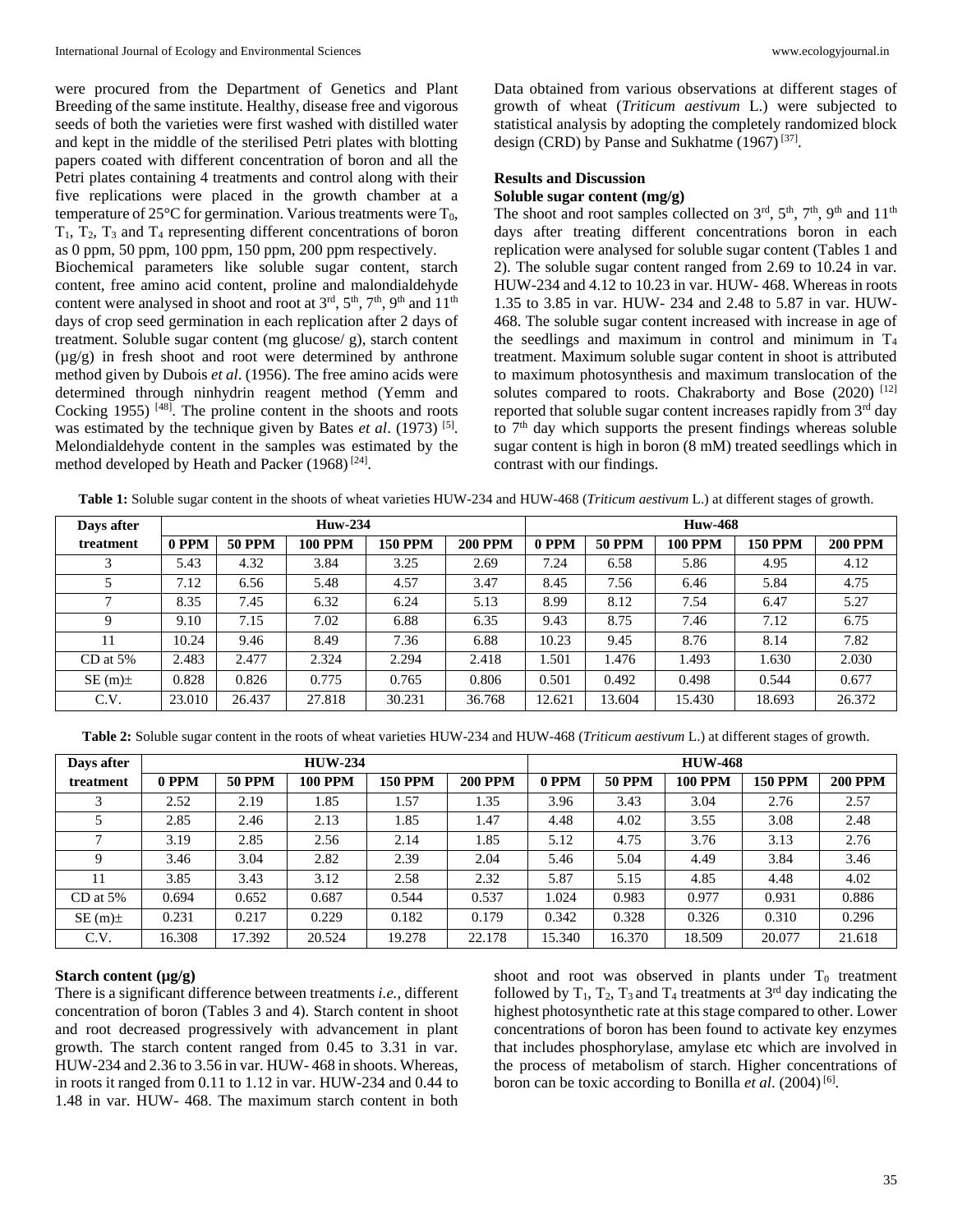**Table 3:** Starch content in the shoots of wheat varieties HUW-234 and HUW-468 (*Triticum aestivum* L.) at different stages of growth.

| Days after |        |               | <b>HUW-234</b> |                |                | <b>HUW-468</b> |               |       |       |                                      |  |
|------------|--------|---------------|----------------|----------------|----------------|----------------|---------------|-------|-------|--------------------------------------|--|
| treatment  | 0 PPM  | <b>50 PPM</b> | <b>100 PPM</b> | <b>150 PPM</b> | <b>200 PPM</b> | 0 PPM          | <b>50 PPM</b> |       |       | $ 100$ PPM $ 150$ PPM $ 200$ PPM $ $ |  |
|            | 3.31   | 2.03          | 1.82           | . . 58         | 1.43           | 3.56           | 3.42          | 3.28  | 3.02  | 2.73                                 |  |
|            | 2.73   | 2.06          | 1.88           | 1.66           | 1.45           | 3.35           | 3.23          | 3.11  | 2.92  | 2.75                                 |  |
|            | 1.95   | l.78          | 1.56           | 1.47           | 1.28           | 3.22           | 3.10          | 3.04  | 2.96  | 2.45                                 |  |
|            | 1.86   | .59           | 1.45           | 1.42           | 1.35           | 3.16           | 2.94          | 2.65  | 2.58  | 2.36                                 |  |
|            | 1.12   | .93           | 1.08           | 0.83           | 0.45           | 3.05           | 3.14          | 2.96  | 2.76  | 2.55                                 |  |
| $CD$ at 5% | 1.133  | 0.261         | 0.431          | 0.440          | 0.563          | 0.263          | 0.237         | 0.311 | 0.239 | 0.229                                |  |
| $SE(m)$ ±  | 0.378  | 0.087         | 0.144          | 0.147          | 0.188          | 0.088          | 0.079         | 0.104 | 0.080 | 0.076                                |  |
| C.V.       | 38.522 | 10.362        | 20.611         | 23.551         | 35.257         | 5.994          | 5.577         | 7.723 | 6.254 | 6.656                                |  |

**Table 4:** Starch content in the roots of wheat varieties HUW-234 and HUW-468 (*Triticum aestivum* L.) at different stages of growth.

| Days after |        |               | <b>HUW-234</b> |                |                | <b>HUW-468</b>  |               |                |         |                |  |
|------------|--------|---------------|----------------|----------------|----------------|-----------------|---------------|----------------|---------|----------------|--|
| treatment  | 0 PPM  | <b>50 PPM</b> | <b>100 PPM</b> | <b>150 PPM</b> | <b>200 PPM</b> | 0 PPM           | <b>50 PPM</b> | <b>100 PPM</b> | 150 PPM | <b>200 PPM</b> |  |
|            | l.12   | 1.03          | 0.86           | 0.65           | 0.57           | 1.48            | 1.27          | 1.12           | 0.97    | 0.81           |  |
|            | .04    | 0.95          | 0.76           | 0.58           | 0.46           | L <sub>29</sub> | 1.23          | l.08           | 0.88    | 0.72           |  |
|            | 0.92   | 0.79          | 0.65           | 0.55           | 0.33           | 1.15            | 1.02          | 0.88           | 0.71    | 0.63           |  |
|            | 0.78   | 0.61          | 0.54           | 0.46           | 0.24           | l.04            | 0.95          | 0.76           | 0.62    | 0.48           |  |
|            | 0.65   | 0.45          | 0.41           | 0.23           | 0.11           | 0.92            | 0.88          | 0.64           | 0.67    | 0.44           |  |
| $CD$ at 5% | 0.256  | 0.320         | 0.238          | 0.218          | 0.242          | 0.292           | 0.231         | 0.275          | 0.199   | 0.210          |  |
| $SE(m)$ ±  | 0.085  | 0.107         | 0.079          | 0.073          | 0.081          | 0.097           | 0.077         | 0.092          | 0.066   | 0.070          |  |
| C.V.       | 21.128 | 31.190        | 27.529         | 32.910         | 52.769         | 18.539          | 16.093        | 22.894         | 19.285  | 25.425         |  |

#### **Free amino acid content (mg/g)**

The significant difference was observed between treatments at all days of observation *i.e.*, at 3, 5, 7, 9 and 11 days (Tables 5 and 6). The free amino acid in both shoot and root increased continuously as per age of wheat seedlings. The amount of free amino acids in shoots had a range from 1.50 to 3.10 in var. HUW-234 and 1.62 to 3.45 in var. HUW- 468. Whereas, in roots 0.72 to 2.28 in var. HUW-234 and 1.04 to 2.97 in var. HUW- 468. The free amino

acid content in seedling was found the highest in the Control, followed by  $T_1$ ,  $T_2$ ,  $T_3$  and  $T_4$  treatments during all days of observation. Maximum free amino acid content was found in shoot compared root of the wheat seedling indicating effect of stress resistance to adverse conditions and enzyme synthesis by DNA and mRNA will be maximum. Similar results were found by Khatun *et al.* (2013)<sup>[30]</sup>.

**Table 5:** Free amino acid content in the shoots of wheat varieties HUW-234 and HUW-468 (*Triticum aestivum* L.) at different stages of growth.

| Days after |        |               | <b>HUW-234</b> |                |                | <b>HUW-468</b> |               |                |                |                |  |
|------------|--------|---------------|----------------|----------------|----------------|----------------|---------------|----------------|----------------|----------------|--|
| treatment  | 0 PPM  | <b>50 PPM</b> | 100 PPM        | <b>150 PPM</b> | <b>200 PPM</b> | 0 PPM          | <b>50 PPM</b> | <b>100 PPM</b> | <b>150 PPM</b> | <b>200 PPM</b> |  |
|            | 2.21   | 2.06          | 1.86           | 1.74           | 1.71           | 2.83           | 2.66          | 1.83           | 1.75           | 1.64           |  |
|            | 2.45   | 2.14          | 1.93           | 1.76           | 1.50           | 2.49           | 2.23          | .96            | 1.71           | 1.66           |  |
|            | 2.63   | 2.43          | 2.04           | 1.84           | 1.55           | 2.79           | 2.56          | 2.10           | 1.79           | 1.62           |  |
|            | 2.95   | 2.78          | 2.43           | 2.09           | 1.87           | 3.10           | 2.86          | 2.59           | 2.15           | 2.03           |  |
|            | 3.10   | 2.82          | 2.48           | 2.11           | 2.04           | 3.45           | 2.99          | 2.85           | 2.56           | 2.44           |  |
| $CD$ at 5% | 0.486  | 0.471         | 0.386          | 0.240          | 0.301          | 0.485          | 0.393         | 0.583          | 0.486          | 0.479          |  |
| $SE(m)$ ±  | 0.162  | 0.157         | 0.129          | 0.080          | 0.100          | 0.162          | 0.131         | 0.195          | 0.162          | 0.160          |  |
| C.V.       | 13.577 | 14.372        | 13.410         | 9.400          | 12.938         | 12.327         | 1.022         | 19.202         | 18.213         | 19.007         |  |

**Table 6:** Free amino acid content in the roots wheat varieties HUW-234 and HUW-468 (*Triticum aestivum* L.) at different stages of growth.

| Days after   |        |               | <b>HUW-234</b> |                |                | <b>HUW-468</b> |               |                |        |                 |  |
|--------------|--------|---------------|----------------|----------------|----------------|----------------|---------------|----------------|--------|-----------------|--|
| treatment    | 0 PPM  | <b>50 PPM</b> | 100 PPM        | <b>150 PPM</b> | <b>200 PPM</b> | 0 PPM          | <b>50 PPM</b> | <b>100 PPM</b> |        | 150 PPM 200 PPM |  |
|              | 1.45   | 1.23          | 1.02           | 0.85           | 0.72           | 1.98           | 1.47          | 1.27           | 1.15   | 1.04            |  |
|              | .65    | 1.48          | 1.23           | 1.19           | 1.01           | 2.16           | 1.95          | 1.78           | 1.51   | 1.24            |  |
| $\mathbf{r}$ | 1.82   | 1.76          | 1.49           | 1.28           | 1.13           | 2.38           | 2.13          | 1.95           | 1.74   | 1.48            |  |
| 9            | 2.10   | 1.95          | 1.76           | 1.45           | 1.28           | 2.56           | 2.34          | 2.12           | l.96   | 1.75            |  |
| 11           | 2.28   | 2.05          | 1.88           | 1.72           | 1.39           | 2.97           | 2.69          | 2.47           | 2.28   | 2.07            |  |
| $CD$ at 5%   | 0.449  | 0.454         | 0.480          | 0.431          | 0.348          | 0.512          | 0.609         | 0.594          | 0.577  | 0.547           |  |
| $SE(m)$ ±    | 0.150  | 0.151         | 0.160          | 0.144          | 0.116          | 0.171          | 0.203         | 0.198          | 0.192  | 0.182           |  |
| C.V.         | 17.989 | 19.969        | 24.252         | 24.782         | 23.479         | 15.860         | 21.459        | 23.104         | 24.896 | 26.910          |  |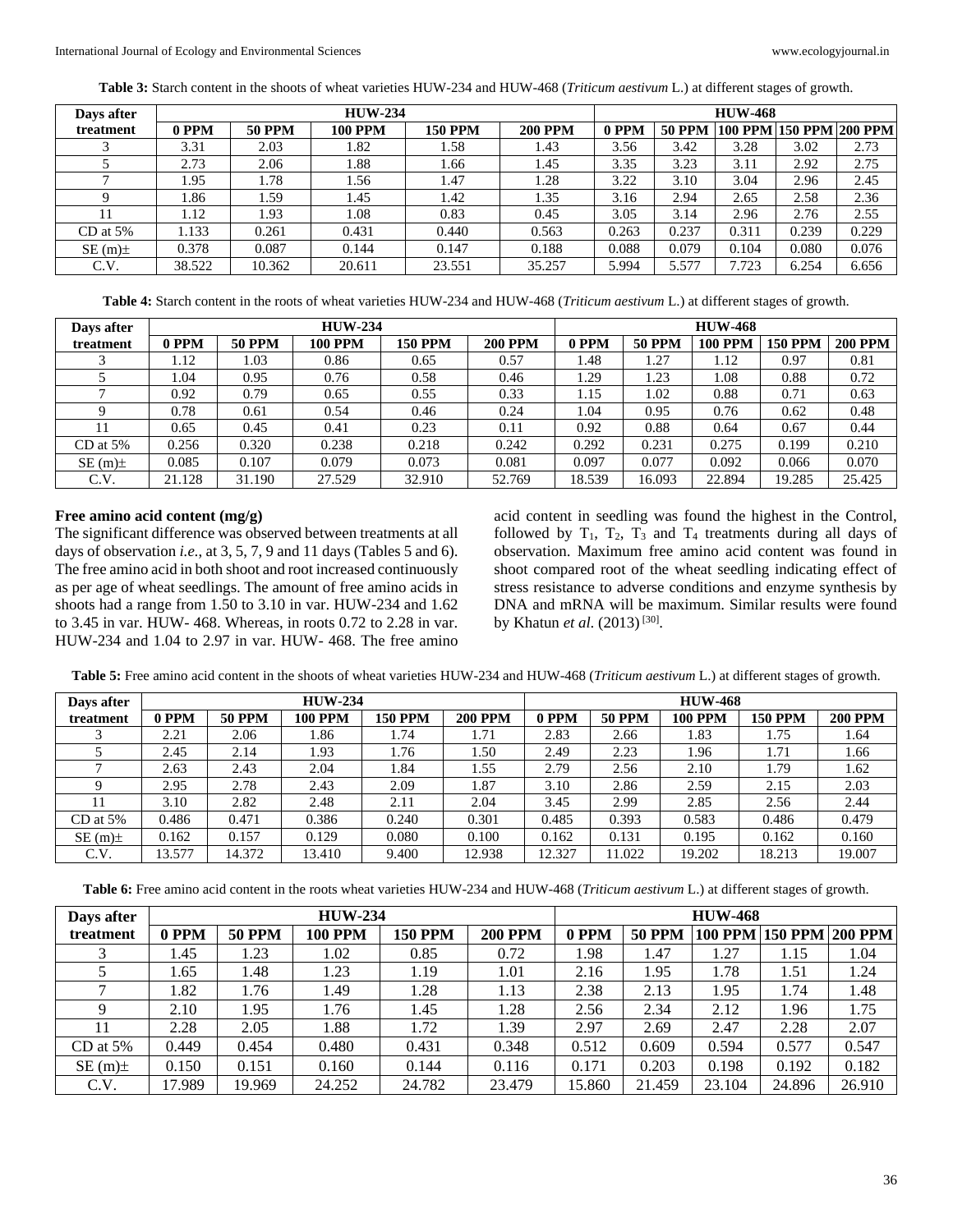#### **Proline content (µg/g)**

The proline content of wheat seedlings was estimated at 3, 5, 7, 9 and 11 days in both the wheat varieties (Tables 7 and 8). The maximum proline content was found to be highest in  $T_4$  followed by  $T_3$ ,  $T_2$ ,  $T_1$  and  $T_0$ . The proline content increased with increase in age of the seedlings in both shoot and root. Proline found to be synthesised more during salt toxicity indicating the resistance of the variety to salt stress. The variety HUW-468 said to be more salt tolerant compared to var. HUW-234. Higher content of proline in roots compared to shoots, help roots to go deeper into the soil and improves the osmotic regulation of salts in and out of the cell biological membranes in roots. The range of lower or higher levels of boron concentrations is very narrow in plants (Çelik *et al.* 1998)<sup>[11]</sup> and varies from crop to crop.

**Table 7:** Proline content in the shoots of wheat varieties HUW-234 and HUW-468 (*Triticum aestivum* L.) at different stages of growth.

| Days after |         |               | <b>HUW-234</b> |                |                | <b>HUW-468</b> |               |                |                |                |  |
|------------|---------|---------------|----------------|----------------|----------------|----------------|---------------|----------------|----------------|----------------|--|
| treatment  | $0$ PPM | <b>50 PPM</b> | 100 PPM        | <b>150 PPM</b> | <b>200 PPM</b> | 0 PPM          | <b>50 PPM</b> | <b>100 PPM</b> | <b>150 PPM</b> | <b>200 PPM</b> |  |
|            | 3.55    | 3.78          | 3.95           | 4.19           | 4.38           | 3.94           | 4.13          | 4.37           | 4.63           | 4.94           |  |
|            | 3.92    | 4.17          | 4.42           | 4.66           | 4.92           | 4.35           | 4.52          | 4.71           | 4.91           | 5.14           |  |
|            | 4.37    | 4.63          | 4.85           | 4.97           | 5.16           | 5.80           | 6.12          | 6.24           | 6.49           | 6.74           |  |
| Q          | 5.21    | 5.43          | 5.67           | 5.85           | 6.05           | 6.22           | 6.43          | 6.71           | 6.72           | 6.94           |  |
|            | 5.93    | 6.10          | 6.29           | 6.34           | 6.52           | 6.96           | 7.13          | 7.54           | 7.53           | 7.71           |  |
| $CD$ at 5% | 1.300   | 1.263         | 1.266          | 1.178          | 1.162          | 1.707          | 1.723         | 1.801          | 1.662          | 1.613          |  |
| $SE(m)$ ±  | 0.434   | 0.421         | 0.422          | 0.393          | 0.388          | 0.569          | 0.575         | 0.601          | 0.554          | 0.538          |  |
| C.V.       | 21.092  | 19.539        | 18.754         | 16.887         | 16.033         | 23.347         | 22.681        | 22.713         | 20.473         | 19.109         |  |

**Table 8:** Proline content in the roots of wheat varieties HUW-234 and HUW-468 (*Triticum aestivum* L.) at different stages of growth.

| Days after   |        |               | <b>HUW-234</b> |                |                | <b>HUW-468</b> |               |                |                |                |  |  |
|--------------|--------|---------------|----------------|----------------|----------------|----------------|---------------|----------------|----------------|----------------|--|--|
| treatment    | 0 PPM  | <b>50 PPM</b> | <b>100 PPM</b> | <b>150 PPM</b> | <b>200 PPM</b> | 0 PPM          | <b>50 PPM</b> | <b>100 PPM</b> | <b>150 PPM</b> | <b>200 PPM</b> |  |  |
|              | 1.12   | 1.22          | l.36           | l.52           | 1.64           | 1.46           | 1.53          | 1.59           | 1.68           | 1.96           |  |  |
|              | 1.43   | l.57          | 1.66           | 1.78           | 1.84           | 1.75           | 1.83          | 1.93           | 2.03           | 2.16           |  |  |
| $\mathbf{r}$ | 1.75   | 1.93          | 2.17           | 2.19           | 2.27           | 1.94           | 2.04          | 2.24           | 2.37           | 2.76           |  |  |
| Q            | 2.10   | 2.25          | 2.29           | 2.41           | 2.59           | 2.13           | 2.24          | 2.46           | 2.65           | 2.84           |  |  |
|              | 2.38   | 2.46          | 2.57           | 2.74           | 2.93           | 2.31           | 2.37          | 2.42           | 2.76           | 2.93           |  |  |
| $CD$ at 5%   | 0.677  | 0.673         | 0.658          | 0.653          | 0.709          | 0.443          | 0.448         | 0.491          | 0.598          | 0.589          |  |  |
| $SE(m)$ ±    | 0.226  | 0.224         | 0.219          | 0.218          | 0.236          | 0.148          | 0.149         | 0.164          | 0.200          | 0.196          |  |  |
| C.V.         | 28.736 | 26.608        | 24.406         | 22.885         | 23.461         | 17.235         | 16.677        | 17.213         | 19.416         | 17.351         |  |  |

#### **Malondialdehyde (MDA) content (µmol/g)**

The samples collected on  $3<sup>rd</sup>$ ,  $5<sup>th</sup>$ ,  $7<sup>th</sup>$ ,  $9<sup>th</sup>$  and  $11<sup>th</sup>$  days after treating different concentrations boron in each replication were analysed for Malondialdehyde content (Tables 9 and 10). The Malondialdehyde content ranged from 4.12 to 9.84 in var. HUW-234 and 5.37 to 9.85 in var. HUW- 468. Whereas in roots 7.15 to 12.05 in var. HUW-234 and 9.03 to 12.94 in var. HUW- 468. The MDA content increased with increase in age of the seedlings and found to be maximum in  $T_4$  treatment indicating that its production increases with salt stress due to boron toxicity. Hence the var. HUW- 468 found salt tolerant compared to HUW-234. Similar results were recorded on malondialdehyde content, so that the present study is supported by previous findings of Gunes *et al*. (2007). It is found that salinity stress could significantly reduce the net photosynthesis rates, higher energy losses due to salt exclusion, lower nutrient mobilization, affecting the cell division and enlargement and hence overall decreased plant growth (Meiri and Poljakoff-Mayber 1970, Long and Baker 1986, Seeman and Sharkey 1986)<sup>[34, 44]</sup>.

**Table 9:** Malondialdehyde (MDA) content in the shoots of wheat varieties HUW-234 and HUW-468 (*Triticum aestivum* L.) at different stages of growth.

| Days after |        |               | $HUW-234$      |                |                | <b>HUW-468</b> |               |       |                         |       |  |  |
|------------|--------|---------------|----------------|----------------|----------------|----------------|---------------|-------|-------------------------|-------|--|--|
| treatment  | 0 PPM  | <b>50 PPM</b> | <b>100 PPM</b> | <b>150 PPM</b> | <b>200 PPM</b> | 0 PPM          | <b>50 PPM</b> |       | 100 PPM 150 PPM 200 PPM |       |  |  |
|            | 4.12   | 5.34          | 7.16           | 8.37           | 8.95           | 5.37           | 6.43          | 7.15  | 7.96                    | 8.31  |  |  |
|            | 4.53   | 5.57          | 5.88           | 6.41           | 6.86           | 6.05           | 6.87          | 7.45  | 7.56                    | 8.55  |  |  |
|            | 5.17   | 5.36          | 5.56           | 6.54           | 6.97           | 6.46           | 7.06          | 7.89  | 8.15                    | 8.52  |  |  |
|            | 6.38   | 7.15          | 7.87           | 8.14           | 8.79           | 8.03           | 8.56          | 8.95  | 9.23                    | 9.46  |  |  |
| 11         | 7.18   | 7.84          | 8.25           | 9.11           | 9.84           | 8.43           | 8.67          | 8.77  | 9.15                    | 9.85  |  |  |
| $CD$ at 5% | 1.715  | 1.561         | 1.594          | 1.592          | 1.758          | 1.757          | 1.378         | .065  | 0.997                   | 0.905 |  |  |
| $SE(m)$ ±  | 0.572  | 0.521         | 0.532          | 0.531          | 0.586          | 0.586          | 0.460         | 0.355 | 0.333                   | 0.302 |  |  |
| C.V.       | 23.365 | 18.620        | 17.126         | 15.392         | 15.830         | 19.081         | 13.672        | 9.877 | 8.844                   | 7.555 |  |  |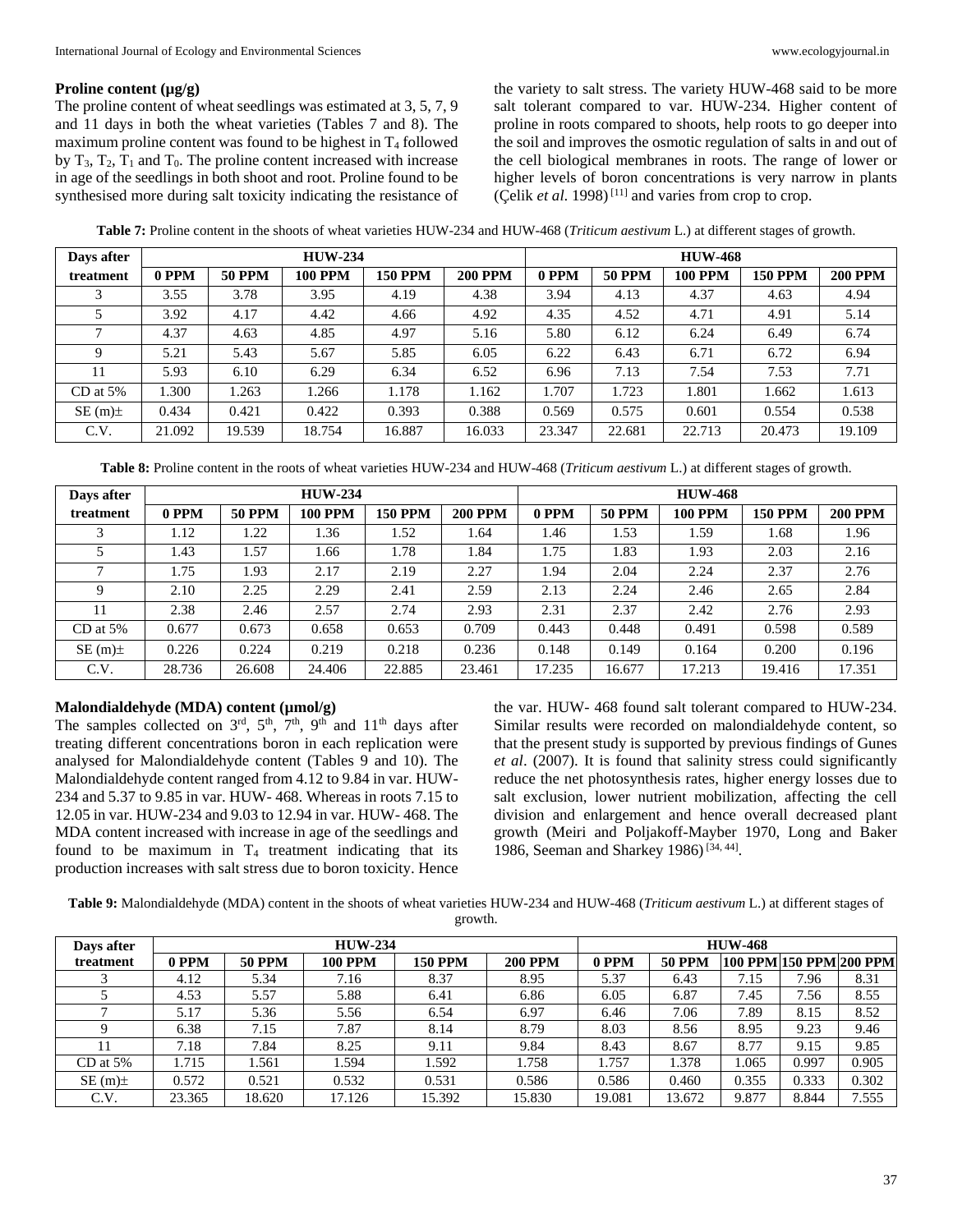**Table 10:** Malondialdehyde (MDA) content in the roots of wheat varieties HUW-234 and HUW-468 (*Triticum aestivum* L.) at different stages of growth.

| Days after |        |               | <b>HUW-234</b> |                |                | <b>HUW-468</b> |               |       |                           |       |  |
|------------|--------|---------------|----------------|----------------|----------------|----------------|---------------|-------|---------------------------|-------|--|
| treatment  | 0 PPM  | <b>50 PPM</b> | <b>100 PPM</b> | <b>150 PPM</b> | <b>200 PPM</b> | 0 PPM          | <b>50 PPM</b> |       | 100 PPM  150 PPM  200 PPM |       |  |
| 3          | 7.15   | 7.56          | 8.13           | 9.15           | 9.46           | 9.03           | 9.45          | 9.87  | 10.43                     | 10.78 |  |
|            | 9.06   | 9.43          | 9.59           | 9.88           | 10.12          | 10.45          | 10.56         | 10.82 | 11.12                     | 11.42 |  |
|            | 9.86   | 10.26         | 10.76          | 10.86          | 11.43          | 10.95          | 11.25         | 11.45 | 11.46                     | 11.94 |  |
| Q          | 10.35  | 10.84         | 11.03          | 11.36          | 11.84          | 11.46          | 11.84         | 12.05 | 12.45                     | 12.85 |  |
| 11         | 11.16  | 11.48         | 11.87          | 11.95          | 12.05          | 11.96          | 12.36         | 12.45 | 12.86                     | 12.94 |  |
| $CD$ at 5% | 2.047  | 2.034         | 1.945          | 1.511          | 1.519          | 1.507          | 1.524         | 1.370 | 1.325                     | 1.242 |  |
| $SE(m)$ ±  | 0.683  | 0.678         | 0.649          | 0.504          | 0.507          | 0.503          | 0.509         | 0.457 | 0.442                     | 0.414 |  |
| C.V.       | 16.043 | 15.302        | 14.119         | 10.592         | 10.321         | 10.438         | 10.251        | 9.023 | 8.475                     | 7.730 |  |

## **Conclusion**

In the present study, it was found that the higher concentrations of boron are toxic to seedling germination and growth. It was revealed that the amount of soluble sugar content in shoots was found higher than roots in both varieties of wheat, while HUW-468 showed better soluble sugar than HUW-234. Starch content in shoot of both varieties of wheat estimated more than the root, while, wheat variety HUW-468 was showed more starch content in shoot and root as compared to HUW-234. Free amino acid content in the shoot was found higher than content in the root of two varieties of wheat, while HUW-468 better than HUW-234. The proline content in shoots estimated more than its amount in roots in both varieties of wheat and similar trend has observed more in HUW-468 than HUW-234. MDA content in shoots was recorded less than amount of MDA content in roots in both varieties.

In short, reduction in nutrient uptake and translocation activities in both the wheat varieties showed decreased amount of soluble sugar and starch in seedlings treated with higher levels of boron concentration and synthesised higher Proline and Malondialdehyde (MDA) content due to boron stress. Wheat var. HUW- 468 is more tolerant to boron toxicity than var. HUW-234. Therefore, the future research programmes engaged in increasing boron tolerance should combat this issue via a multi-disciplinary approach by integrating physiological dissection of boron tolerance characters and the molecular tools. Further, the challenges in expanding the boron excess tolerance sources to plant breeders will depend on the identification and harness of new variations with different levels of tolerance to higher boron concentrations in the soil.

#### **References**

- 1. Ali S, Arif M, Gul R, Khan A, Shah SS, Ali I. Improving maize seed emergence and early seedling growth through water soaking. Scientific Khyber,2007:19:173-177.
- 2. Arif M, Ali S, Shah A, Javed N, Rashid A. Seed priming maize for improving emergence and seedling growth. Sarhad Journal of Agriculture,2005:21:17-20.
- 3. Arif M, Jan MT, Marwat KB, Khan MA. Seed priming improves emergence and yield of Soybean. Pakistan Journal of Botany,2008:40:1169-1177.
- 4. Ashraf M, Foolad MR. Pre‐sowing seed treatment-A shotgun approach to improve germination, plant growth, and crop yield under saline and non‐saline conditions. Advances in Agronomy,2005:88:223-271.
- 5. Bates LS, Waldren RP, Teare ID. Rapid determination of free proline for water-stress studies. Plant and Soil,1973:39(1):205-207.
- 6. Bonilla I, El-Hamdaoui A, Bolaños L. Boron and calcium increase *Pisum sativum* seed germination and seedling development under salt stress. Plant Soil,2004:267:97-107.
- 7. Bonilla I, Blevins D, Bolaños L. Boron Functions in Plants: Looking Beyond the Cell Wall. In: Plant Physiology. Eds: Taiz L, Zeiger E. 4<sup>th</sup> Ed. IOP Publishing Physics web, 2009. http://4e.plantphys.net, 2009
- 8. Bradford KJ. Manipulation of seed water relations via osmotic priming to improve germination under stress conditions. Hort Science,1986:21:1105-1112.
- 9. Brown PH, Bellaloui N, Wimmer MA, Bassil ES, Ruiz J, Hu H *et al* Boron in plant biology. Plant Biology,2002:4:205- 223.
- 10. Cantliffe DJ, Fischer JM, Nell TA. Mechanism of seed priming in circumventing themodormancy in lettuce. Plant Physiology,1984:75:290-294.
- 11. Çelik H, Ağaoğlu SY, Fidan Y, Marasalı B, Söylemezoğlu G. Genel Bağcılık. Mesleki Kitaplar Serisi:1, Sunfidan A.Ş, Ankara, 1998.
- 12. Chakraborty P, Bose B. Effects of magnesium nitrate and boric acid on germination and seedling growth parameters of wheat (*Triticum aestivu*m L.) var. HUW-468. Journal of Pharmacognosy and Phytochemistry,2020:9(4):804-808.
- 13. Dahal P, Bradford KJ, Jones RA. Effects of priming and endosperm integrity on seed germination rates of tomato genotypes. I. Germination at suboptimal temperatures. Journal of Experimental Botany,1990:41:1431-1439.
- 14. Diniz KA, Silva PA, Oliveira JA, Evangelista JRE. Sweet pepper seed responses to inoculation with microorganisms and coating with micronutrients, amino acids and plant growth regulators. Scientia Agricola,2009:66:293-297.
- 15. Dubios M, Gilles RA, Hamilton JK, Robevls PA, Smith F. Colorimetric method for determination of sugar and related substances. Annual Chemistry,1956:28:350-356.
- 16. Farooq M, Barsa SMA, Tabassum R, Ahmed N. Evaluation of seed vigor enhancement techniques on physiological and biochemical basis in coarse rice (*Oryza sativa* L.). Seed Science and Technology,2006:34:741-750.
- 17. Farooq M, Wahid A, Siddique KHM. Micronutrient application through seed treatments- A review. Journal of Soil Science and Plant Nutrition,2012:12:125-142.
- 18. Ghassem-Golezani K, Sheikhzadeh-mosaddegh P, Valizadeh M. Effects of hydro priming duration and limited